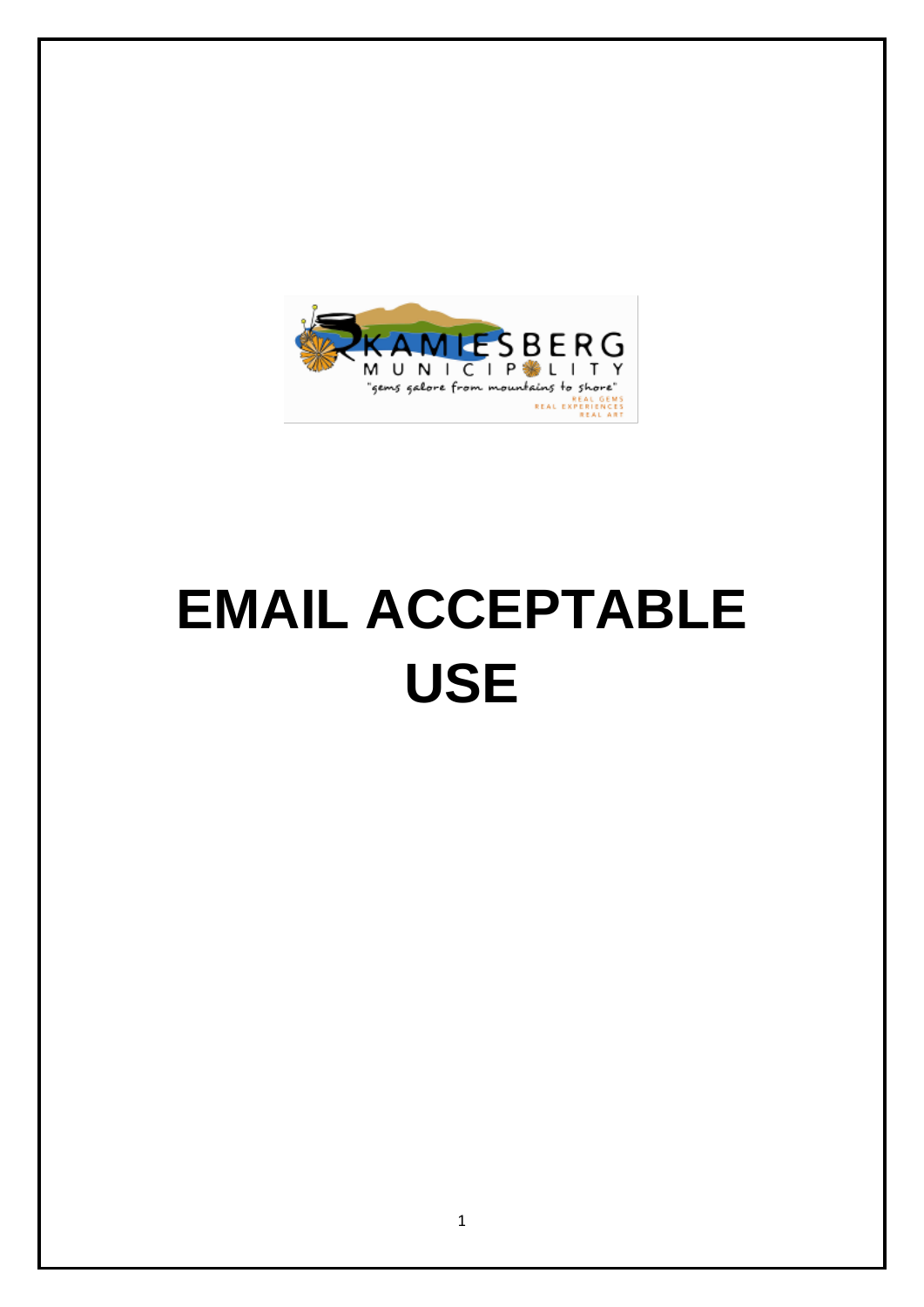#### **1. Purpose**

1.1 Email is provided to staff to assist them in carrying out their duties efficiently and effectively. Email enables effective and efficient communication with other members of staff, other companies and partner organisation's

1.2 This policy is in place to ensure effective use of time, to prevent illegal and inappropriate use of email.

#### **2. Scope**

2.1 This policy applies to all staff and employees of the organisation.

2.2 All users of the organisation's IT facilities must understand and use this policy. Users are responsible for ensuring the safety and security of the organisation's systems and the information that they use or manipulate.

2.3 All users have a role to play and a contribution to make to the safe and secure use of email.

#### **3. Risks**

3.1 Emails may contain inappropriate content that should not be viewed by users.

3.2 Emails may contain malicious code which has the potential to access or damage data or forward data to a third party

3.3 There is also a potential for the loss of productivity if staff spend unacceptably large amounts of time sending emails.

# **4. Policy**

4.1 Corporate policy on use of email

4.1.1 The organisation's email facilities are primarily for business use.

4.1.2 Occasional and reasonable personal use of email is permitted in your own time subject to the conditions set out in the organisation's policies.

4.1.3 When using the organisation's electronic mail facilities you should comply with the following guidelines

**DO**

- Do check your electronic mail daily to see if you have any messages.
- Do include a meaningful subject line in your message.
- Do check the address line before sending a message and check you are sending it to the right person.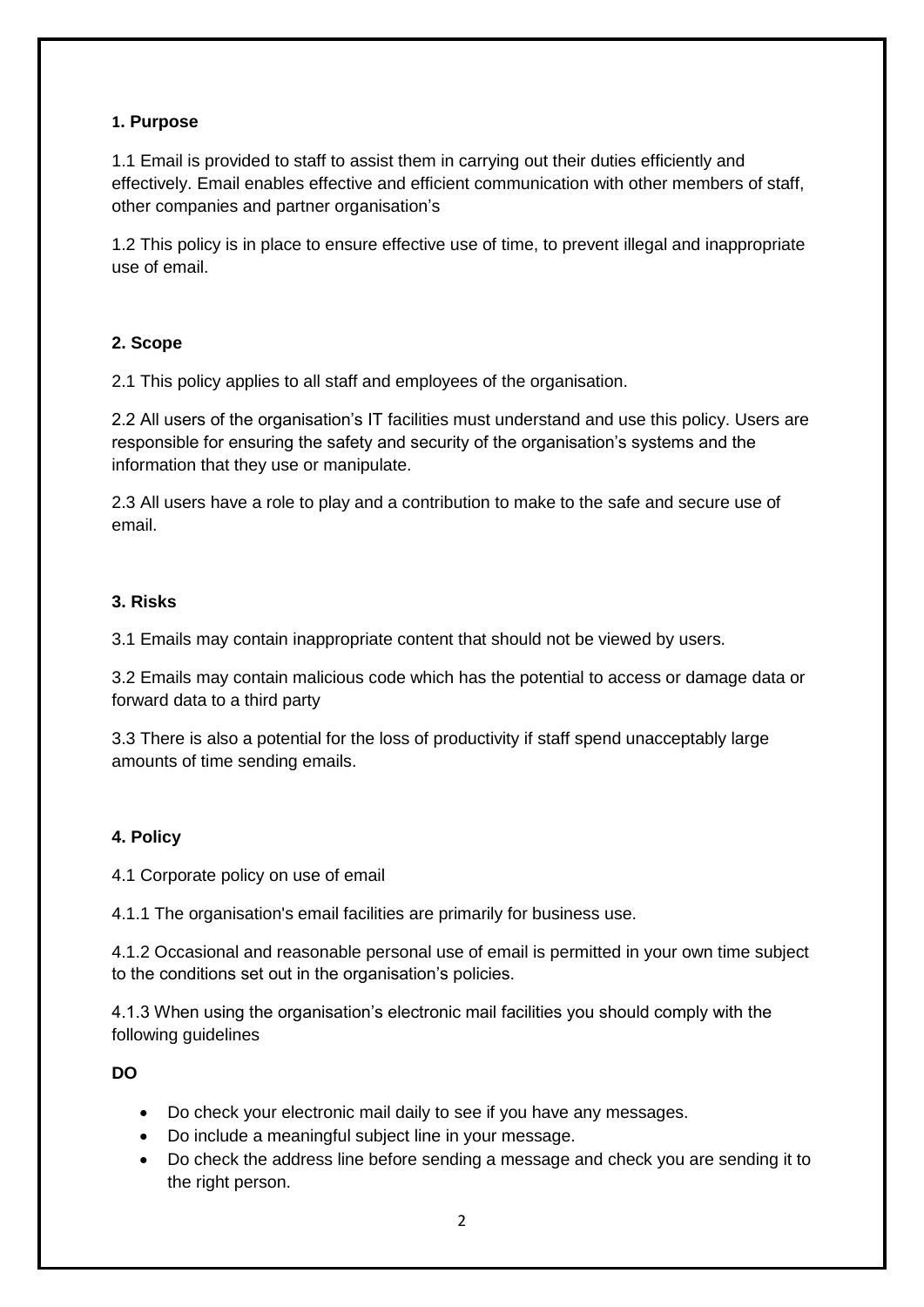- Do delete electronic mail messages when they are no longer required.
- Do respect the legal protections to data and software provided by copyright and licenses.
- Do take care not to express views, which could be regarded as defamatory or libelous.

# **DO NOT**

- Do not print electronic mail messages unless absolutely necessary.
- Do not expect an immediate reply, the recipient might not be at their computer or could be too busy to reply straight away.
- Do not forward electronic mail messages sent to you personally to others, particularly newsgroups or mailing lists, without the permission of the originator.
- Do not send excessively large electronic mail messages or attachments.
- Do not send unnecessary messages such as festive greetings or other non-work items by electronic mail, particularly to several people.
- Do not participate in chain or pyramid messages or similar schemes.
- Do not represent yourself as another person.
- Do not use electronic mail to send or forward material that could be construed as confidential, political, obscene, threatening, offensive or libelous.

4.1.4 A corporate email filter is utilised to prevent emails being delivered which may contain inappropriate or malicious content.

4.1.5 Emails which need to be accessed to conduct the organisation's business but are blocked can be made available by contacting the IT Help Desk. Authorisation will be required before access is granted.

4.1.6 Accidental viewing of materials which infringes this policy should be reported according to the Information security incident reporting procedure.

# **4.2 Monitoring of Email use**

4.2.1 All electronic mail coming into or leaving the organisation is scanned for viruses and offensive material.

4.2.2 The use of email is recorded and may be monitored. It is possible to identify the senders, recipients and content of email.

4.2.3 The organisation reserves the right to inspect any files at any time during investigations where there is suspected misuse and to withdraw access to email.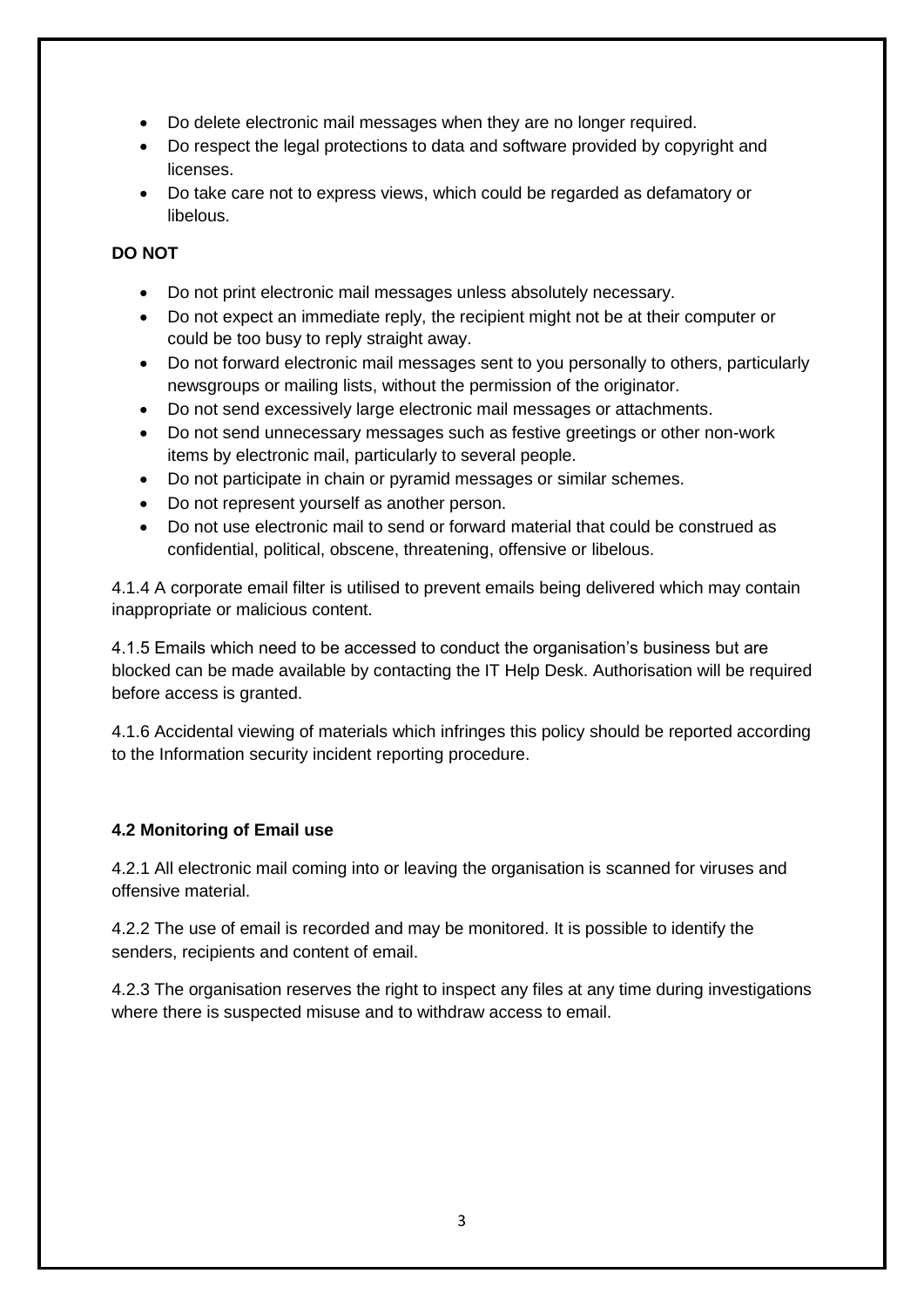#### **4.3 Personal use of email**

4.3.1 Personal use is defined as any activity that is not work-related or necessary in the performance of duties connected to your employment.

4.3.2 Staff may use on an occasional basis the organisation's computers for personal use to send and receive email.

4.3.3 Staff who utilise one of the organisation's computers for personal use to send and receive email access must accept, as a condition of doing so, that their activity may be monitored.

4.3.4 Staff using the organisation's computers waive any rights to privacy regarding personal information on the organisation's computers.

4.3.5 The personal use of email any purpose must not be excessive. It should not count as working time and must not interfere or detract from the organisation's business or work. It should not distract any other individual from their work.

4.3.6 Users should seek to keep any costs incurred as a result of personal use of email to a minimum.

4.3.7 No liability can be accepted by the organisation for any loss that an individual may suffer as a result of personal use of the organisation's computers.

4.3.8 Support must not be requested from other employees for personal use of email.

4.3.9 Using email for personal purposes must comply with the principles set out in this security policy. Failure to comply with the policy may lead to disciplinary action.

# **4.4 Phishing**

4.4.1 Take care when viewing emails not to be deceived by phishing. Reputable organisations will not ask you to run software or click on a link to verify your password.

# **4.5 Instant Messaging**

4.5.1 The use of Internet Instant Messaging tools is forbidden from the organisation's PCs and Networks. The lack of formal controls concerning data transfer and logging of messages prohibit their use.

# **4.6 Computer viruses and malicious programs**

4.6.1 Computers can be infected by viruses and malicious programs by opening an attachment to an email or just visiting a link to a webpage contained within the email.

4.6.2 If you think you have a computer virus report it to the IT Help Desk immediately.